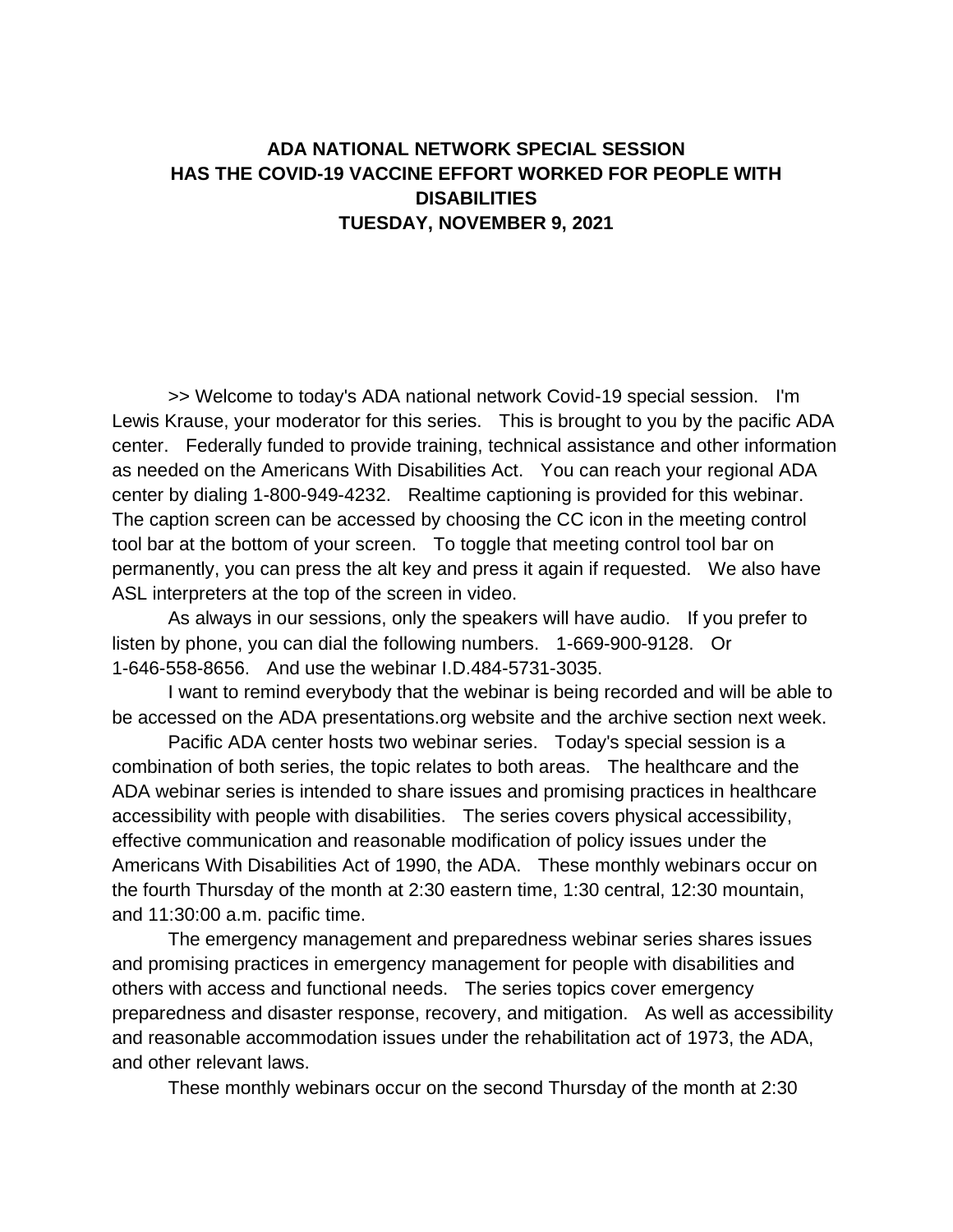eastern, 1:30 central, 12:30 mountain and 11:30:00 a.m. pacific time. Upcoming sessions are available at ADA presentations.org under the schedule tab. And follow to the appropriate section for either healthcare or emergency management.

By being here you are on the list to receive notices for future webinars for those series and those notices go out two weeks before the next webinar and open that webinar to registration.

You can follow along on the webinar platform with the slides if you are not using the webinar platform you can download a copy of today's PowerPoint presentation at the emergency preparedness schedule page of ADA presentations.org.

At the conclusion of today's presentation, there will be an opportunity for everyone to ask questions. You may submit your questions using the chat area within the webinar platform and the speakers and I will address them at the end of the session. Feel free to submit them as they come to your mind during the presentation.

To submit your questions, you type in the chat area text box or if you are using key strokes, press alt and the keys H and enter that text in the chat area. If you are listening by phone and not logged into the webinar, you may ask your questions by e-mailing them to ADAtech@ADApacific.org.

If you experience any technical difficulties during the webinar, you can send a private chat message to the host by typing in your chat window. Again, to type it in that text box, you hit enter or if you are using key strokes, use the key strokes of alt and letter H to access the chat box. You can also e-mail us any technical difficulties at ADAtech@ADApacific.org or you can call us at 510-285-5600.

Today's ADA national network special session is titled has the Covid-19 vaccine effort worked for people with disabilities? In this presentation, CDC survey data will be reviewed that shows people with disabilities will report more difficulty getting a Covid-19 vaccine compared to adults without a disability. Despite disparities related to Covid-19 vaccine access, adults with disability are less likely to report vaccine hesitancy compared to adults without a disability. In addition, we will hear real life cases in situations that emphasize that disparity. Finally, resources will be reviewed for vaccine access for people with disabilities. Today's speakers are Dr. Blythe Ryerson, acting director, CDC division of human development and disability. Inclusion programs, surveillance, and research to improve the health and development of children and adults with or at risk for disabilities. During the Covid-19 pandemic, Blythe has stayed committed to continuing to build on the foundation's work to improve health equity for people with disabilities during public health emergencies.

J.J. Rico is the chief executive officer at the Arizona center of disability law. The advocacy agency providing free legal services to people with disabilities in Arizona. J.J. has dedicated his 20-year legal career representing people with disabilities, specifically focusing on the employment and access provisions of the Americans With Disabilities Act.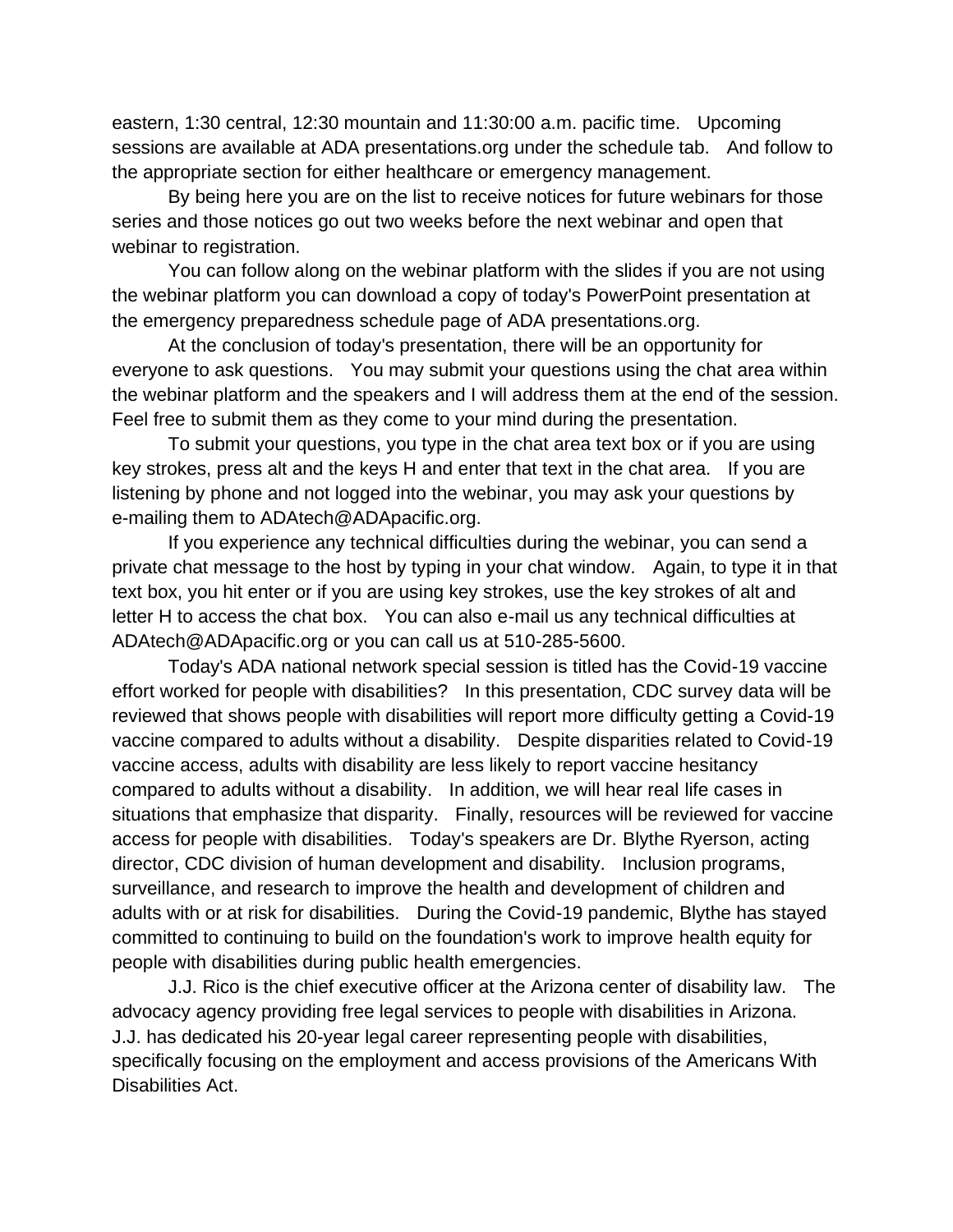So Blythe and J.J., I will now turn it over to you.

>> Presenter: All right, can you hear me all right, Lewis?

>> Absolutely.

>> Presenter: Thank you so much. Good afternoon everyone. I really appreciate the opportunity to present and join in this discussion. As Lewis mentioned, my great many is Blythe Ryerson. My pronouns are she, her, hers. Since I am not on camera today, I don't need to give you a physical description. I do thank our ASL interpreter and captioner for their efforts today.

Next slide please.

Since launching an agency wide response to the Covid-19 pandemic on January 21st, 2020, CDC has deployed over 9800 personnel to our emergency operation center, all the while maintaining our day-to-day public health programs. As Lewis mentioned, in the division of human development and disability, our mission is to lead inclusive programs to optimize the health and development of children and adults with or at risk for disabilities. So as you can imagine, the only center with exclusive expertise on health of people with disabilities at CDC, we have been intimately involved in trying to assure health equity for people with disabilities throughout the pandemic.

Our small division has been involved in nearly all as spec of the response, from understanding disease spread and burden to mitigation efforts including Covid-19 vaccination.

Today I'm focusing on recent data coming out from two different survey that is both highlight the unfortunate disparities in Covid-19 vaccine access by disability status.

Next slide.

So first I'm going to briefly review what we know about the burden of Covid-19 in people with disabilities. Next slide.

Depending on a variety of factors, including questions asked for the sampling frame of the survey, CDC estimates that the prevalence of self-reported functional limitations in the year 2019 ranged from 9.5% in the national health interview survey to 26.7% nationwide in the behavioral risk factor surveillance system. People with disabilities are more likely than those without a disability to have chronic health conditions, coronary heart disease, diabetes, obesity and hypertension.

Of course, they face barriers to accessing healthcare. Next slide.

These and other health and social inequities have placed people with disabilities at increased risk for Covid-19 related illness and death.

For example, while much attention was given to the heightened risk for residents of traditional nursing home facilities early in the response, many people with disabilities required direct support or care, decreasing their ability to maintain safe distances away from potentially infected or unvaccinated individuals and people with certain cognitive or communication disabilities may have been unable to receive or understand appropriate preventative messages, especially early in the response.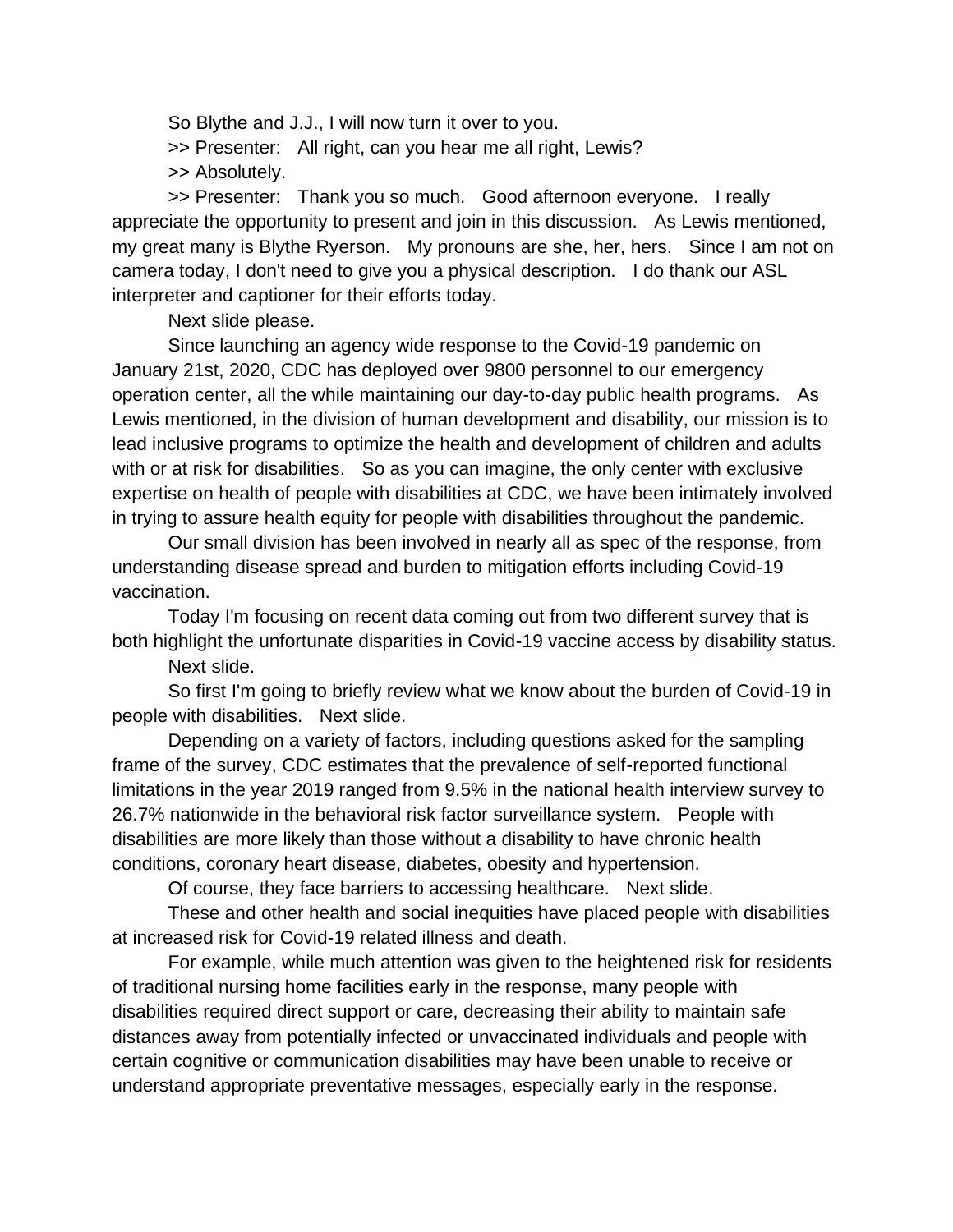Next slide.

So this slide shows results from a study that I was not involved this but it gives some good background that it is a bar graph showing odds ratios on the Y axis and on the X axis are a number of different risk factors for Covid-19 diagnosis.

Now, I do want to say up front part, unfortunately, as is frequently the case, information about health risks for people with disabilities is often not collected. This study is a cross-sectional study at 500 healthcare organizations from January 2019 through November 2020.

It was one of the first studies to come out documenting disparities in Covid-19 infection and outcomes for certain people with disabilities. So after adjusting for other risk factors including age and co-morbidities, people with an intellectual disability had 2.6 higher odds of Covid-19 diagnosis than those without an intellectual disability. This was the highest odds ratio observed of all the characteristics and underlying medical conditions analyzed.

People with neurological disorders had 1.2 higher odds of Covid-19 diagnosis. Next slide.

So this is a similar graph. Looks very similar, odds ratios on the Y axis and the conditions or characteristics on the X axis and it is showing the risk of Covid-19 hospital admissions. And it shows that people with neurological disorders had a 3.4 higher odds of hospitalization than those without. And people with an intellectual disability had 2.7 higher odds of hospitalization.

Next slide.

And then this is probably the most stark result from the study. Again, the same type of figure it shows risks of mortality due to Covid-19 and it shows that people with an intellectual disability had almost 6 times higher odds of death from Covid-19 than those without an intellectual disability. Only older age was more strongly associated with the risk of death in this analysis.

Next slide, please.

So taking a step back for a moment, we need to acknowledge that people with disabilities are a heterogeneous group. How they perceive and interact in the world, or where they live or work may impact their risk for Covid-19 and severe outcomes.

This is a framework I like to use that using the social and development models. The upper portion is meant to illustrate the different disorders and injuries that can create throughout the life-span, regardless if they are associated with underlying medical condition or special healthcare need, these diagnoses or identities can and will impact people differently and may result in limitations within different domains.

For example, two different people with an Autism Spectrum Disorder diagnosis, the same underlying condition, may experience very different limitations within different domains. Social, communication, learning, or thinking.

Whereas a person who is deaf may or may not consider themselves as even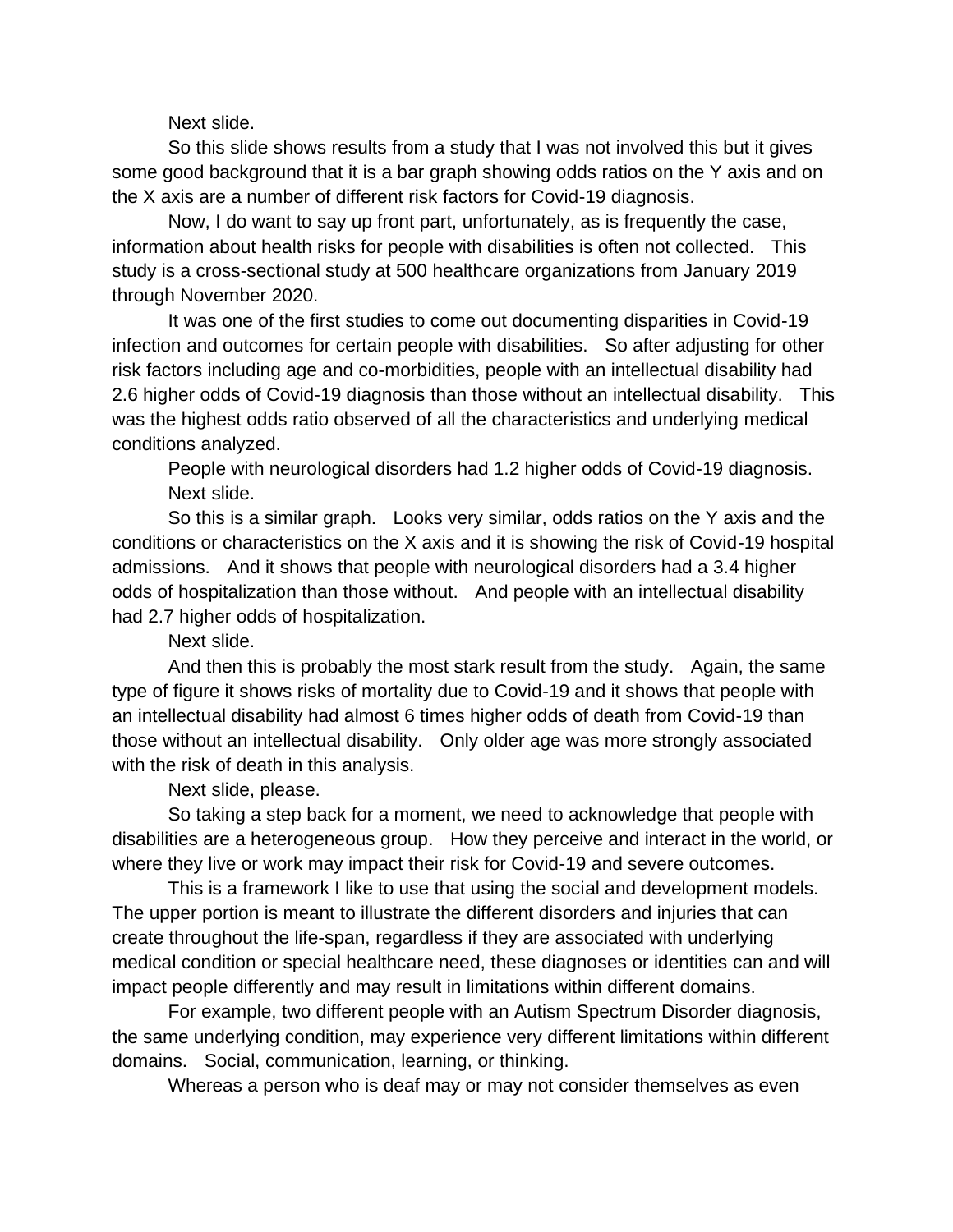having a disability since many can communicate using American Sign Language simply considered their native language.

Next slide.

In any case, there's a dearth of public health data, measure disability status can be quite difficult. The Affordable Care Act includes several provisions aimed at standardizing, collecting, analyzing and reporting of health disparities for people with disabilities. Explicitly requires that the secretary of the Department of Health and Human Services establish data collection standards for disability status.

The law requires that, once established, these data standards be used to the extent possible in all public surveys. The HHS standard consists of six questions listed on this slide. Focus on the domains of vision, hearing, remembering and thinking, movement or mobility, self-care, and independent living.

We will come back to this measure of disability when we begin to delve into the data in a moment.

Next slide.

It is here that I want to mention collecting any disability data during the Covid-19 pandemic has been very challenging. Some of the earliest days of the emergency response, we learned that the case reports being sent from state and territorial health departments were largely missing disability status. In fact, less than 7% of them had disability status information filled out at all. So to reduce the burden on our public health colleagues on the front lines, it was ultimately decided to remove this field altogether from the case report form so we weren't getting usable data.

Similarly, the administrative data system that typically track vaccination rates turned the immunization information systems do not collect disability status. Therefore, we have had to rely on special surveys to track Covid-19 vaccination status for people with disabilities. So today I'm going to review results from two separate surveys.

The national immunization survey, NIS, and household pulse survey. I will start with the NIS.

All of the immunization survey results that I will provide today come from a recent morbidity and mortality weekly report or MMWR, that was published on October 1st.

Next slide.

The national immunization survey is a group of telephone interview surveys conducted by our colleagues in the national center for immunization and respiratory diseases here at CDC. This is meant to monitor coverage of all childhood and adult immunizations. They use random digit dialing of cell phones, stratified by locality, to sample the noninstitutionalized children and adults depending on the vaccine they are monitoring.

In April of this past year, our this current year, rather, an adult Covid module was added to monitor the Covid-19 vaccine specifically.

Next slide.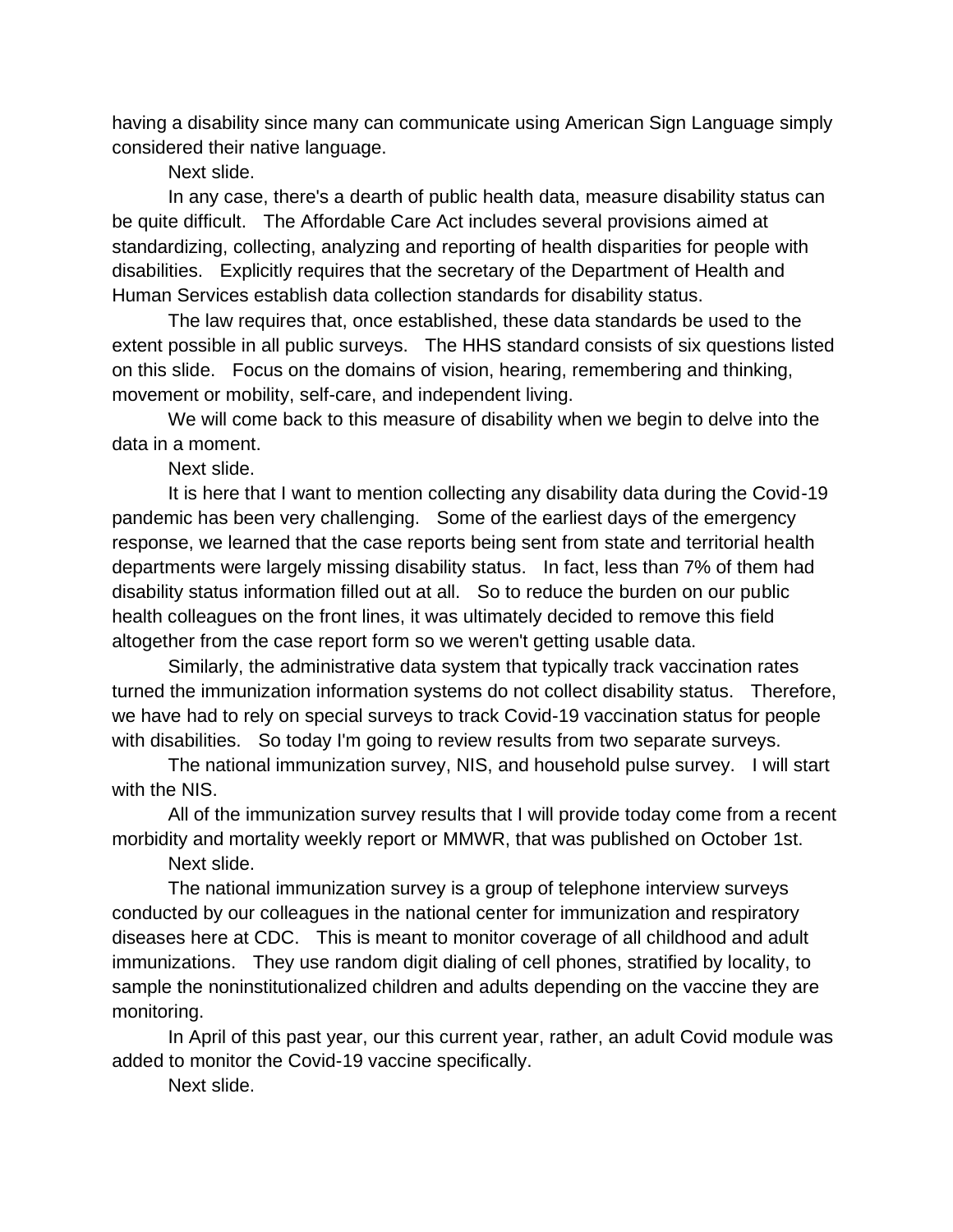When disability status got removed from the Covid-19 case report forms that I mentioned earlier, our division became very engaged in data collection efforts across the agency to try and improve the information coming in specifically about people with disabilities. As we began these discussions with our colleagues across the agency, it became clear very quickly that the HHS six-question standard was not going to be feasible during an emergency response, such as this. So we had to very quickly -- I think we were given a week or two to convene experts across the agency in other areas of federal government to come up with a single question. We were given one question to come up with.

So we decided to develop and pilot a compressed form of the HHS six-question set in the immunization survey adult Covid module. So I will read what that question is.

It says, do you have serious difficulty seeing, hearing, walking, remembering, making decisions, or communicating?

Next slide please.

As soon as we had a largest module come in, we analyzed the data. Responses were weighted to represent the noninstitutionalized U.S. population and calibrated to state level vaccine data. Because older age is associated with more disability and higher vaccination rates, we adjusted our analysis by age.

Next slide, please.

Overall, 9.4% of respondents reported having a disability which, if you will remember, is very similar to the prevalence noted in the 2019 national health interview survey but substantially lower than our nationwide estimates from the behavioral respect surveillance system.

Nonetheless, adults with a disability in the survey were less likely to report receiving at least one dose of the Covid-19 vaccine yet more likely to report they would get vaccinated.

Next slide please.

So here is a graph with age-adjusted prevalence ratios comparing people with disabilities to those without and different answers to questions on the X axis that I will go over in a moment.

But among unvaccinated adults, those with a disability were more likely than those without to report they were very or moderately concerned about getting Covid-19. They also were more likely to think the vaccine is very or somewhat important for protection. Reported many or almost all friends and family members as vaccinated.

And had a healthcare provider recommend the vaccine.

Next slide, please.

I don't show it here but overall, adults with a disability were more likely than those without to report it is somewhat or very difficult to get a vaccine. This observation was more pronounced among the unvaccinated, which is what is shown in this figure.

So what I'm showing is that among unvaccinated adults, those with a disability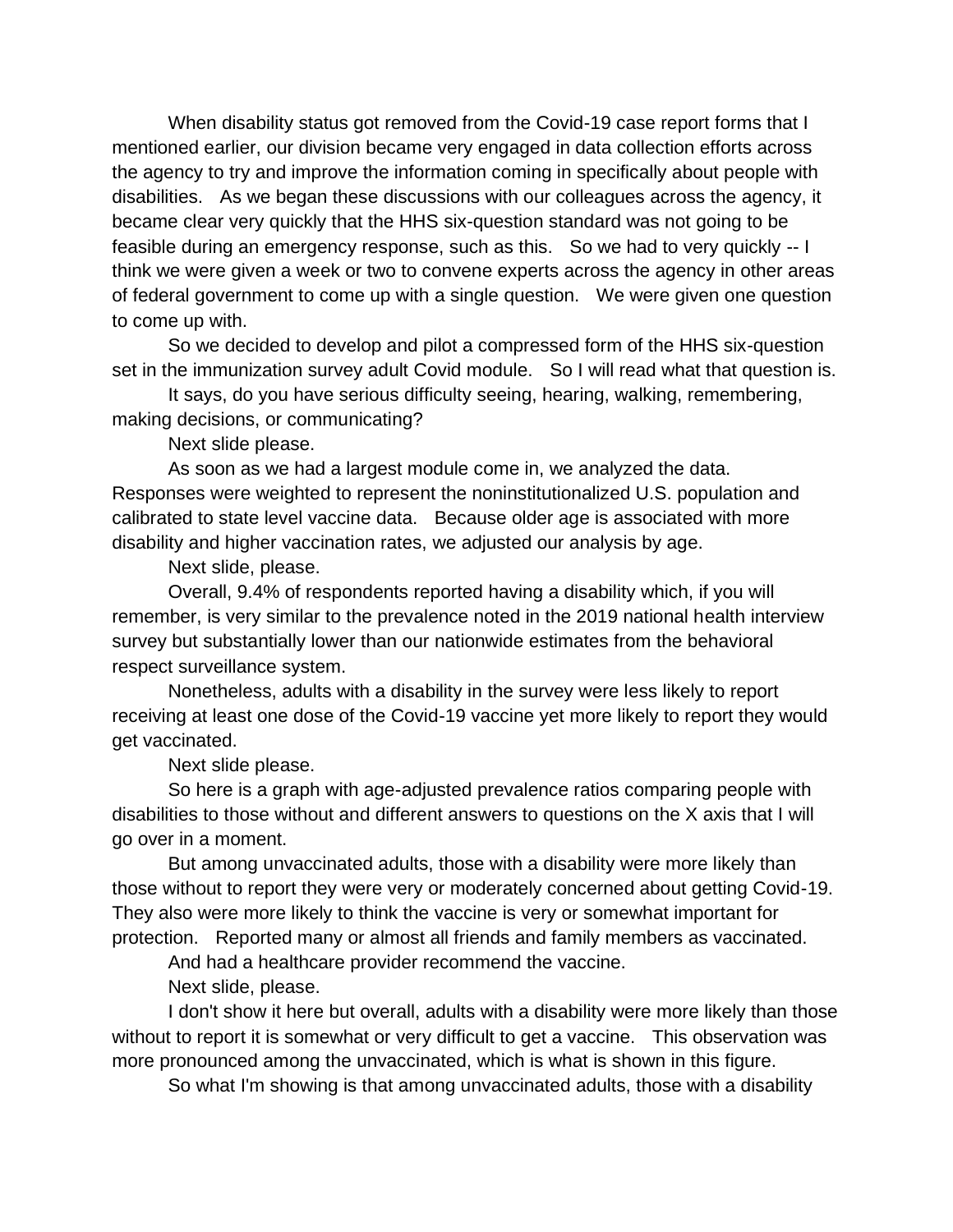were more likely than those without to report having the following difficulties associated with getting the vaccine. About two teams more reported getting -- having trouble getting an appointment online or getting to a vaccination site.

And vaccination sites were also reported to not being open at very convenient times. They also didn't know where to get the vaccine as frequently as those without a disability.

I'm going to wait to talk about the implications of the data until I show you results from both surveys. Next slide please.

There's not a publication yet but it is the data are available on CDC Covid data tracker online. They are updated every two weeks. What I am about to show you is probably out dated but you can get the most recent data in the Covid tracker. Next slide please.

The household pulse survey is started as a way to measure how the pandemic was socially and economically impacting U.S. households. Adults are sampled from the census master address file, adults are contacted by phone or e-mail and invited to complete a 20-minute online questionnaire. By the third wave of this survey in April this year, we were successfully getting disability questions added. Although we were still limited in the number of questions we were allowed to include, we were able to add a few more than the national immunization survey. We actually got four of the six HHS domains added. Specifically those were seeing, hearing, remembering or concentrating and the mobility or movement question.

Next slide please. Like the NIS, sampling and appropriate survey weighting is done to attempt to represent a national sample of noninstitutionalized U.S. population. Though it is important to note the data ought to show from the pulse survey and what is available on the Covid tracker are not age adjusted. We decided to present crude results.

There could be a little compounding by age. I will point out where that is likely in a moment.

Next slide please.

Here I'm showing a bar graph of vaccination rates by disability status as reported in September. It is shown overall and by age group. And we observe that people with a disability are less likely to report receiving at least one vaccine, Covid-19 vaccine, as compared to those without a disability. This holds regardless of age group.

Next slide, please.

And here you will see that the pattern holds regardless of disability type. We are showing bar graphs by disability status for seeing, hearing, mobile, and cognition and people with disabilities have lower vaccination rates in all areas.

Next slide, please.

The pulse survey also asks about vaccination intent and here we see that at least when we are looking at the unage adjusted proportions, people with disabilities may be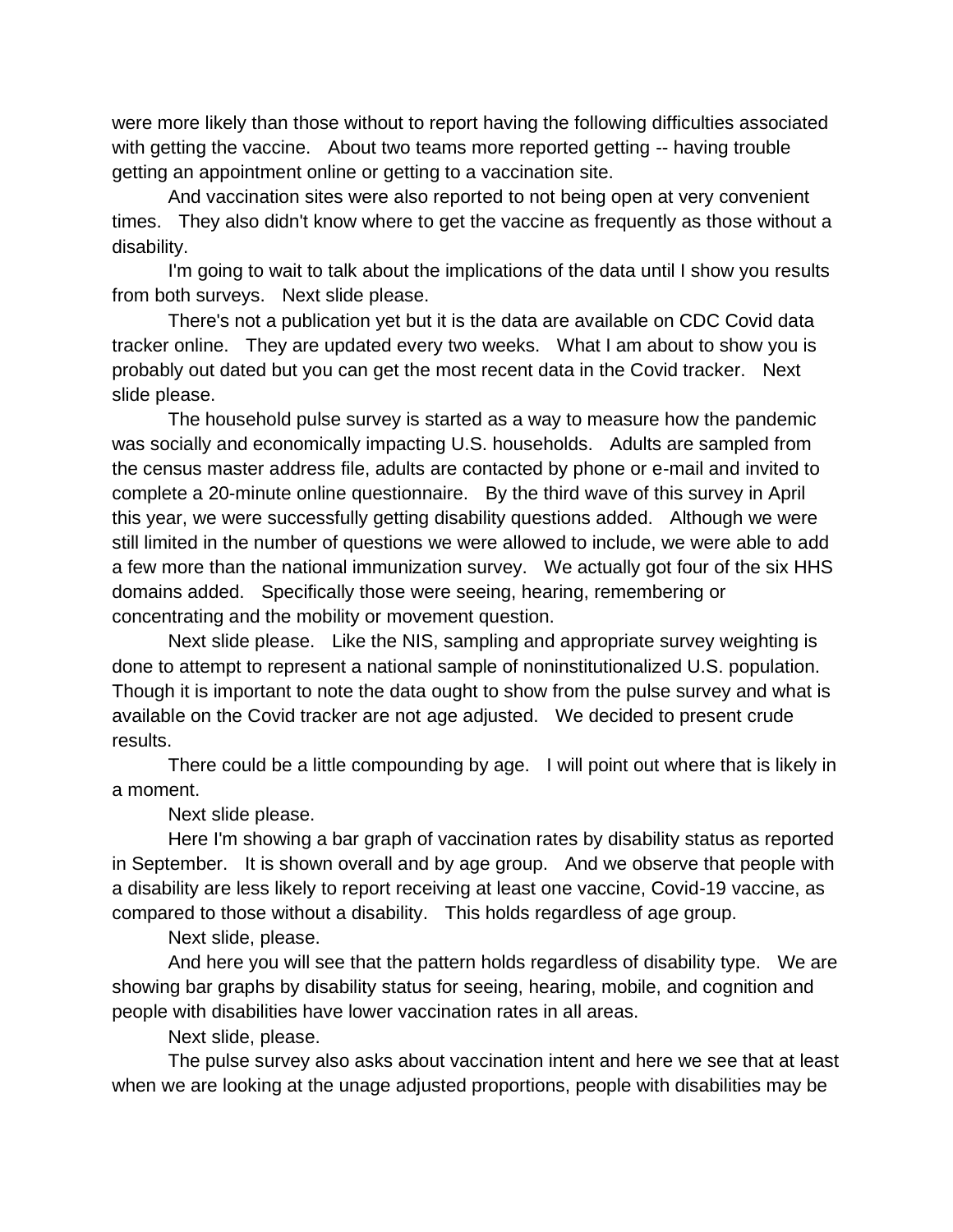more hesitant to get the vaccine than those without a disability. These are not adjusted for age and there is not huge differences between disability status.

Next slide, please.

Lastly, before we begin the discussion, I do want to point out that these data have some very important limitations. First, self-reported vaccination coverage is consistently higher in these surveys than in the administrative data sources. Specifically, the pulse survey is about 7.7 percentage points higher than the proportions you would see when looking at the immunization information systems.

This could be due to a variety of reasons, including what's called social desirability bias. These surveys also have relatively low response rates or there could be limitations to how the sampling is done that impact generalized ability.

However, it is important to note that there's still a strong correlation between these various data sources and so despite the stated limitations, self-reported survey data are still very useful when we are looking at relative differences between groups.

Then finally I want to point out that the question we fielded on the national immunization survey is new and unvalidated and the questions included on the pulse survey do not capture all the domains required in the HHS standard. So neither measure is complete.

They could be very complete assessment of disability status or we might be masking important observations in certain disability subgroups.

Next slide, please.

So finally, what are some of the implications from these data? Next slide.

>> First, summarize the findings. Compared to adults without a disability, those with a disability had lower Covid-19 vaccine coverage. Less hesitant to get vaccinated and more likely to think the vaccine is important for protection.

These observations lead us to believe that there's a real potential for increasing vaccination coverage for this large diverse group of adults who are also particularly vulnerable to Covid-19.

Next slide, please.

The no so good news is adults with disabilities anticipate or expect more barriers to vaccination. Specifically, they report difficulty getting appointments online. Not knowing where to get vaccinated. Getting to vaccination sites and reporting that the vaccination sites are not open at convenient times.

As such, it is critical that we, as the public health providers, reduce barriers to scheduling and make vaccination sites more accessible. This is a no-brainer for anyone with limited experiences or for those working in the disability and health field. These national data provide documented evidence of these disparities.

Next slide, please.

I think one more slide, please. Are we -- I'm not seeing the slide advance. Lewis, are you there?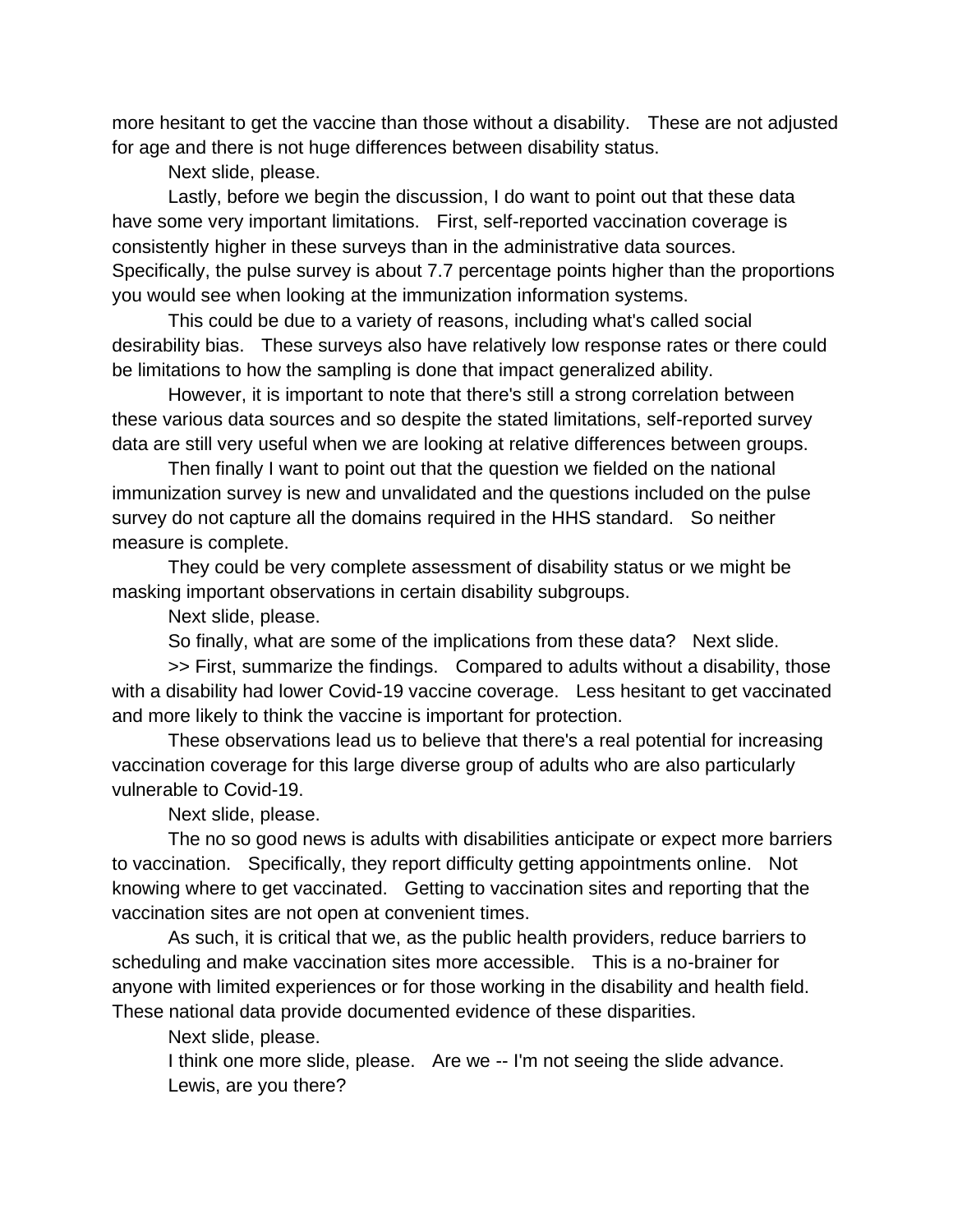>> Yes.

>> Presenter: Do you want me to keep going?

>> I'm stuck.

[Recording stopped]

>> Presenter: Want me to hang in tight for a minute?

>> Yes.

[Recording in progress]

>> Presenter: There we go. Great. Shall I continue? Lewis? Do you want me to continue?

>> Yes.

>> Presenter: All right. Great. So here's some relatively easy, tangible steps we can take to remove at least some of the barriers identified. First, we can translate Covid-19 health and vaccination messages into accessible formats, American Sign Language, Braille, easy to read. We can make vaccination registration and scheduling websites more accessible. In fact, a recent exploratory analysis of official state and territorial registration websites found substantial variability and sub optimal compliance with even the most basic accessibility recommendations.

Fortunately, there's information widely available for developers to make web content and scheduling systems more accessible.

For people not able to access electronic information or make appointments online, we can provide call lines and live vaccination scheduling assistance.

And, of course, for people unable to easily leave their homes, we can provide options for in-home vaccination services or provide access to accessibility transportation.

Next slide.

Our division has made some headway in many of these areas. We have developed a large suite of accessible Covid-19 materials. We have developed dozens of resources for people with intellectual and developmental disabilities including videos, social stories, interactive material and posters.

We have been doing our best at translating CDC Covid-19 messages into Braille and ASL with over 54 messages now available in Braille and 40 in ASL through a partnership with the Georgia Tech center for inclusive design and innovation.

We have developed and delivered multiple listening sessions and webinars with state and territorial health departments and other partners working in this space to provide strategies for vaccinating people with disabilities more effectively.

And we have provided over \$100 million to the administration on community living to create a national call center for linking people with disabilities to vaccination services and providing grants to local aging and disability networks.

As you can tell, I'm very proud of the work our division, agency and partners have done over the past two years to address some of the health inequities for people with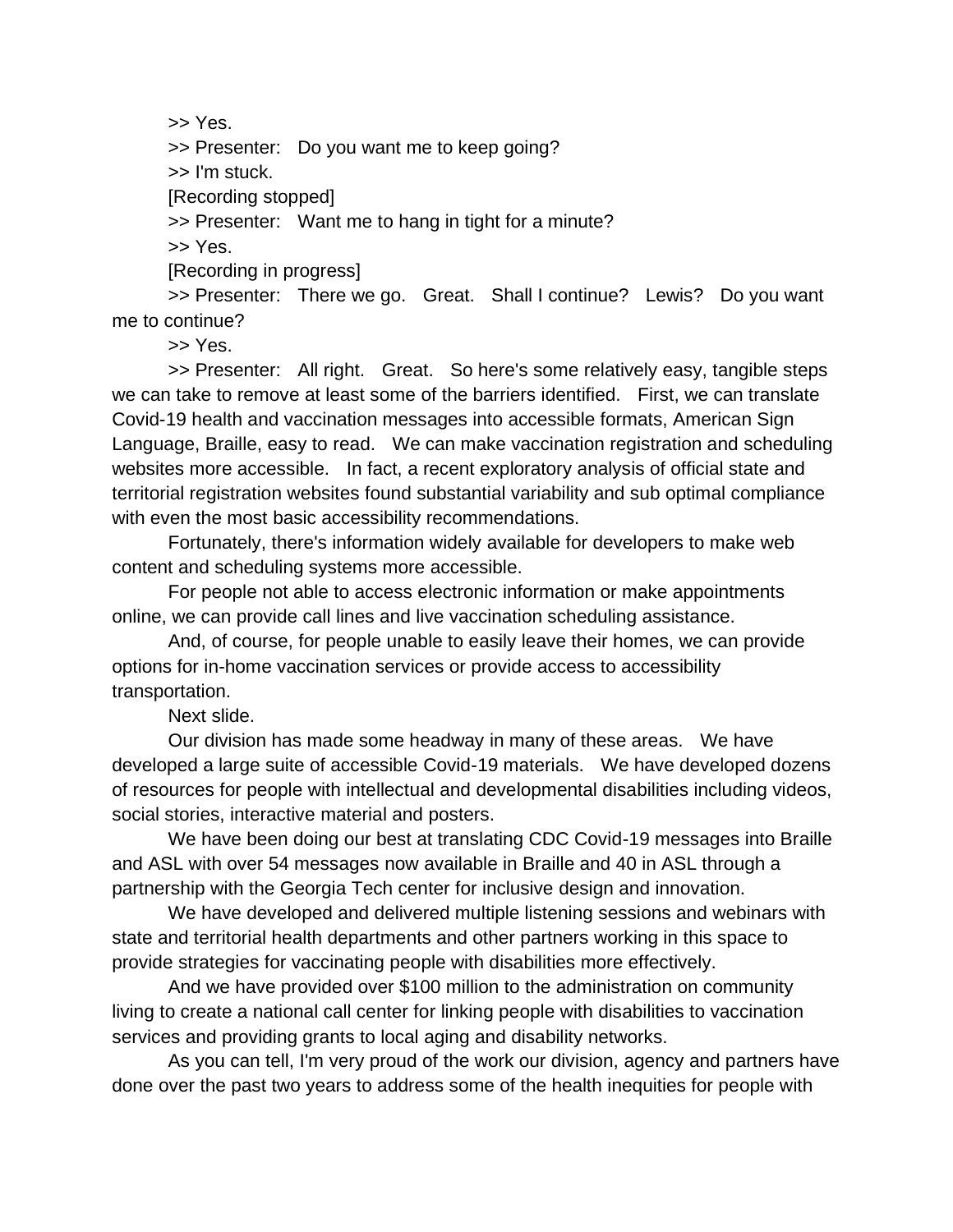disabilities during the pandemic.

However, as the vaccination data I presented points out, there is still much work to do.

Next slide.

Even with the current efforts, we are still seeing disparities for people with disabilities and the risk for Covid-19 and its severe outcomes. We also continue to see vaccination rates for people with disabilities lagging due to important and frankly avoidable barriers.

Fortunately, one positive that has come out of the pandemic, I do think we are beginning to see a reckoning within public health and more and more acknowledgment of this being a critical area of health equity work. I'm beginning to see more attention paid to issues aren't disability status measurements and inclusion, and preparedness and response work.

I hope this momentum will continue so disparities for people with disabilities can be better mitigated in the future.

Next slide.

So, of course, I need to thank many, many people across CDC and our partners. These are just a few from my division, from the national center for immunization and respiratory diseases, and the national center for health statistics. Of course, there are countless other people who have lived on and off the CDC emergency response for the past two years.

So huge thanks to everyone who has worked. And with that, I think I have one last thank you slide. And I will turn it over to Lewis or J.J.

>> Hi Blythe, this is Lewis. Thank you for a wonderful presentation. I apologize for the technical difficulties. We were having trouble being able to speak to you. That's when you were asking, we weren't there.

All right. So we will move now to J.J. and before we do that. If you sent a chat message earlier in the question, earlier in the Blythe's talk, please resend that if you can remember your question. Because we kind of -- ended up losing all of our chat messages.

So, all right, J.J., on to you.

>> Presenter: All right. Thank you, good morning, good afternoon to everyone. Appreciate everyone for being here today. I want to thank Dr. Ryerson for her presentation. I think it is very informative and I appreciate the conclusion that much work still needs to be done, more research, health equity for people and the disability community specifically. Thank you so much for the work that you have done in the investment in this issue. I really appreciate Lewis making this an event both for the healthcare ADA group and emergency preparedness group because I think both audiences need to have this discussion, be engaged and also work on solutions. We are still living in a pandemic and our goals are still to get as many people vaccinated as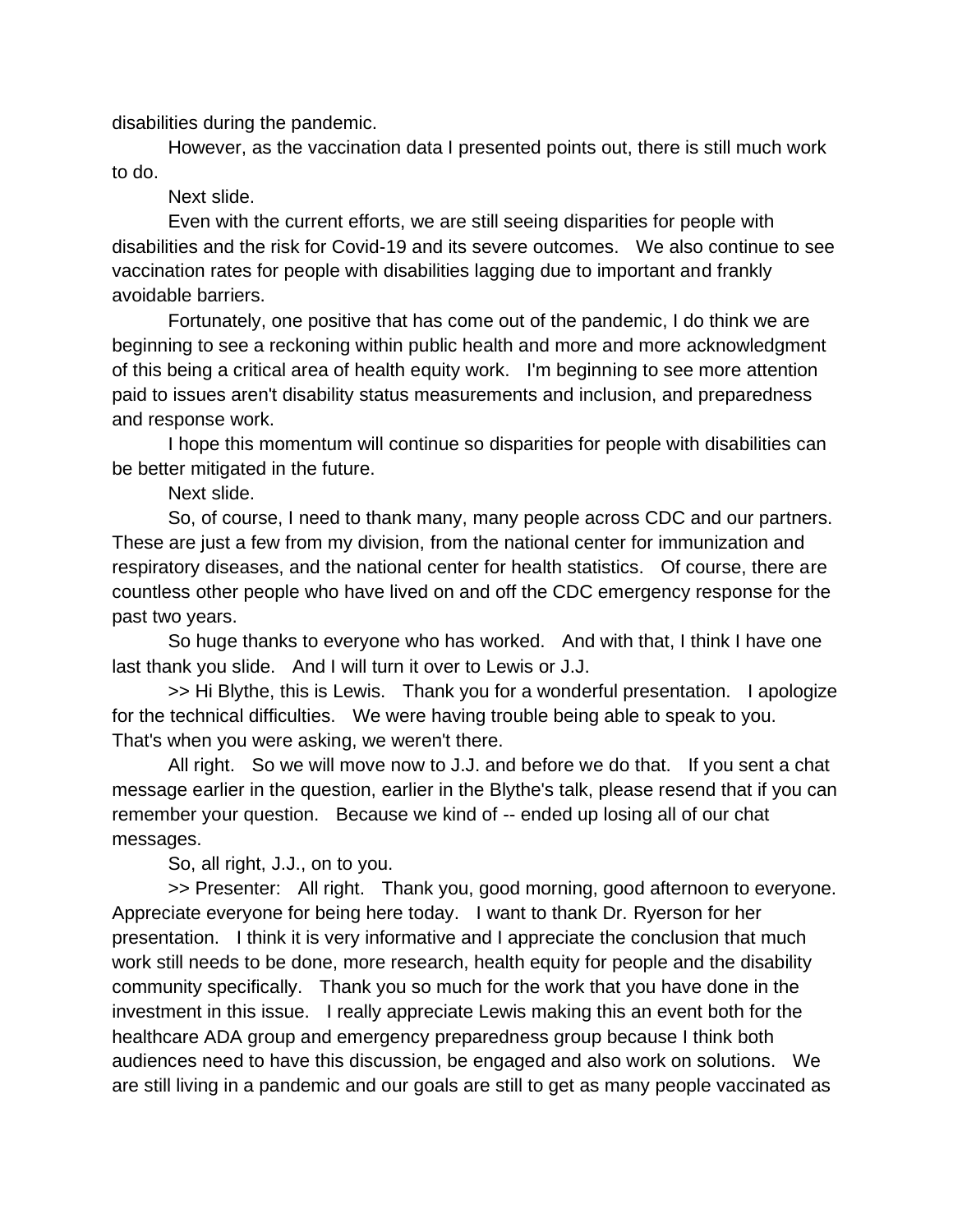possible.

So as the first slide says, my name is J.J. Rico. I am the CEO for the Arizona center for disability law. We are the designated protection advocacy agency in Arizona. There is an office like ours in every state and territory. After listening to me, gosh, I wish there was someone like that in our state. I'm telling you there is. You can visit our national disability rights network website and find the state agency or territory agency for you to contact and reach out to and hopefully partner with.

Let me jump into my first slide. Generally saying that I am going to make a lot of the same suggestions that Dr. Ryerson did as well and ways to make vaccine sites more accessible.

I will share a little bit about what Arizona has done, but also just generally the Americans With Disabilities Act requirements. A lot of -- all of it applies across state lines. If you are wondering, does this apply in my state, it most definitely does.

So the two titles of the ADA that we are going to focus on or that apply to the situations we are going to describe are title II of the ADA, state and local governments, and title III, applies to places of public accommodation. If your state is hosting private-run vaccine sites or you have your Walgreens or CVS, that would be title III. State run sites like in Arizona, we had big stadium sites, football stadium or University of Arizona, that would be title II of the ADA.

We will be talking about reasonable accommodation requirements under the ADA.

If you have questions, I think I saw a question in the chat regarding accommodations or modifications and other areas, we can briefly address that as well. I know we will leave plenty of time at the end of my presentation for questions and answers. So please fill up the chat. I'm sure both Dr. Ryerson and myself will be able to address as many as possible.

## Next slide.

All right, so the think I want to emphasize and that we have seen in Arizona is that when we were advertising for vaccines, the information was being delivered through websites. And websites are not always accessible for various reasons.

I saw a comment in the chat that not everyone has access to a computer or to the Internet. That is hundred percent true.

We also have diverse communities that have limited access to strong Internet signals to access information.

We in Arizona, when the state website first went up, it had no live person or way to request recent accommodations. That has been updated. We are happy about that. I don't know if that is something ya'll have seen in your states. I know I tested it myself for me when I was trying to access when I could get vaccinated or where I could get vaccinated, and there was not a live person to answer those phone calls. The person I talked to was not able to answer my questions and I did not have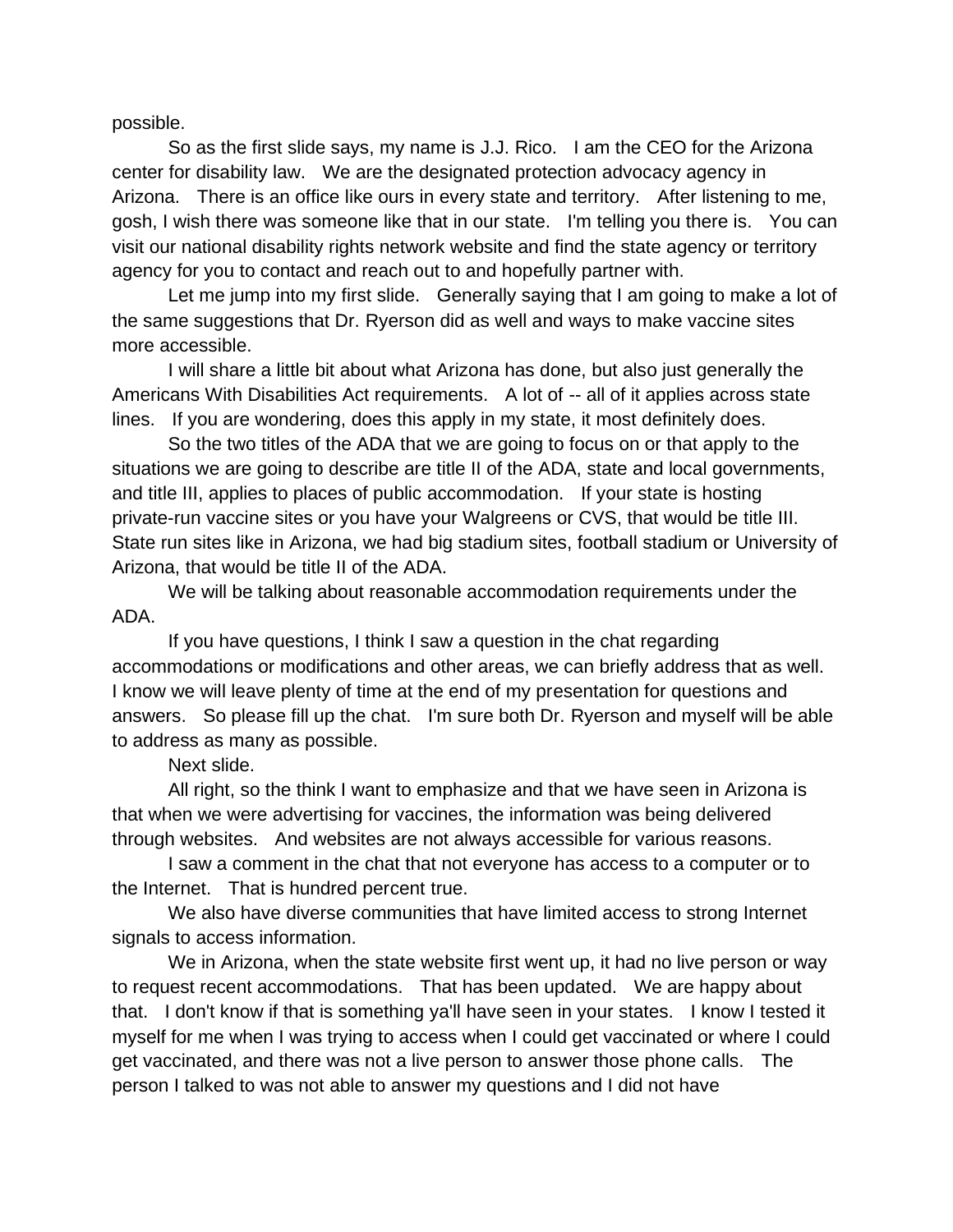accommodation needs. It was a barrier where they wanted to make sure there was reasonable accommodations going to be provided or how a particular site was set up so they could achieve their goal of receiving their vaccine.

So I will give you an example. As I shared, Arizona rolled out one of the huge football stadium or big group vaccination sites. You saw the administration come out and celebrate that as a great way to get folks vaccinated. Unfortunately, it wasn't the best way for people with various disabilities. Specifically people who did not have the ability to drive in, it was a drive-up site. Those who relied on paratransit transportation did not allow for a drop-off and pick-up. And if you had to wait in line for long periods of time, oftentimes there were not places to sit or opportunities to keep your place in line so you could still get your vaccine.

Just a few challenges in some of those large sites.

The additional items that we heard was the large sites did not always provide effective communication. Specifically American Sign Language or basic communication cards. Our Arizona commission for the deaf and hard of hearing made communication cards, but that was not always being implemented. We participated in conversations and it was known about, the communication cards were known, but they were not being used.

So I would say tip one for the day is to make sure that if you do have reasonable accommodations, know what they are, and educate those answering the phone calls or establishing the website so that they can put those up front and center. Very important that your front-facing information, whether that be a website, whether that be a person answering your phone call, know about reasonable accommodations or know if someone is asking for assistance or help, how you can get back to them.

I know not all scenarios can be answered immediately. But the number one issue that we hear, regardless if it is access to vaccine or some other form of access issue, is that the front line person or the front line website says we don't provide that.

So my second tip of the day is to say, if you don't have an answer, rather than say we don't do that, the best tip would be to say, I'm not sure. I will get back to you. So, again, sounds really basic. But I think sometimes those who answer the phones may get concerned, I have to give an answer. As a lawyer, I can tell you when I first started practicing answer, I feel I had to give my clients an immediate answer. But I have learned over time is, if I don't know the answer, I better go back, research it and come back with the researched information.

That would apply in this situation as well.

One of the other tips is group scheduling helps people with disabilities who utilize a care giver. Not all people with disabilities have care givers.

I will give you an example. Our Independent Living Center in Phoenix, ability 360, hosted a vaccine event. They allowed for group vaccine scheduling. So it really became, not only a care giver and person with disability event, it became a family event.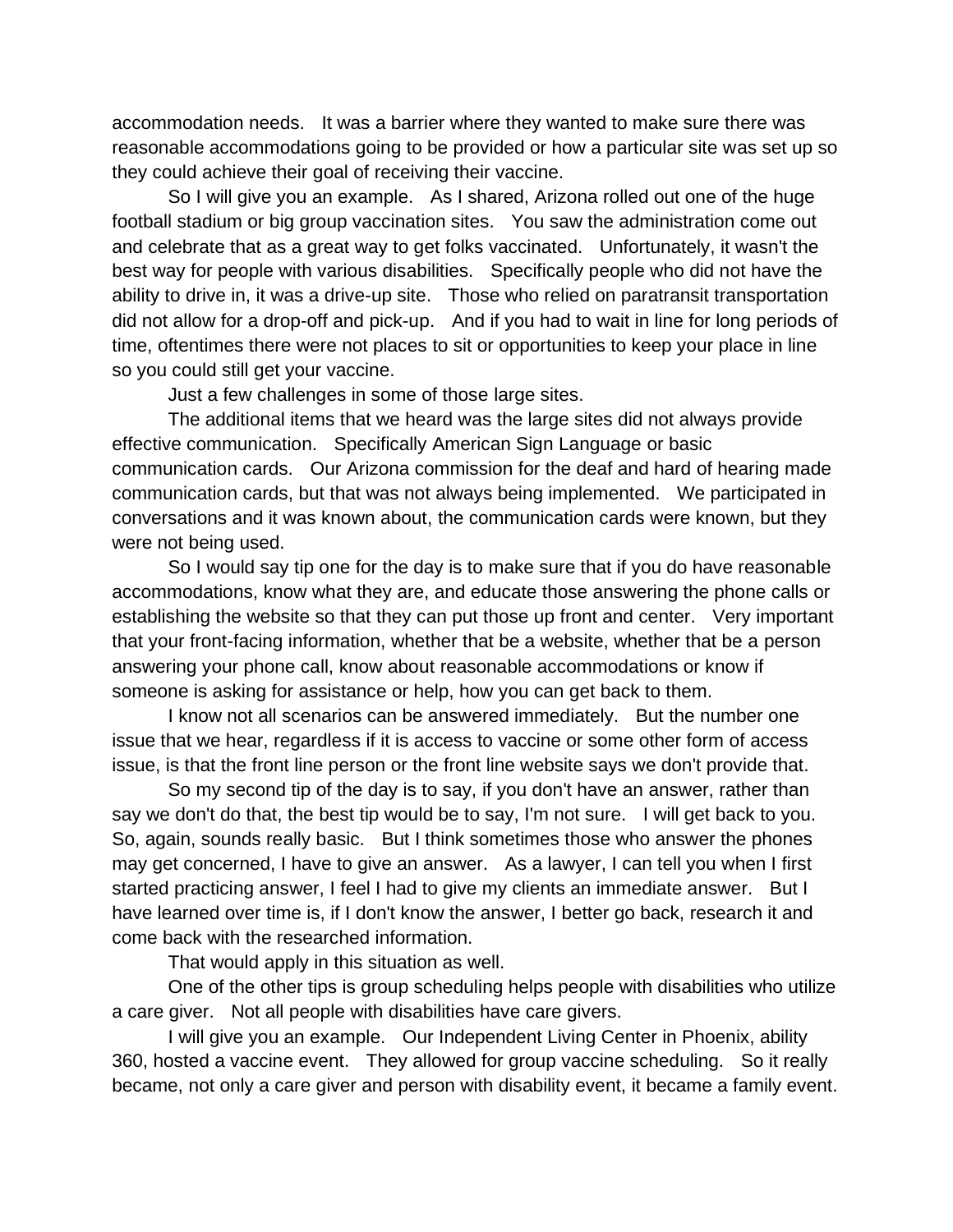So you had grandparents and parents and children. At that time, it was 12 and up, able to get their vaccines.

It really benefited many people so they could get vaccines at one time.

The other positive of that event that we have not seen at all events is a live person answering the phone to address accommodation requests. Still the best way that someone can ensure that they are going to show up at a vaccine site and get the accommodation, is a live person gathering that information and then ensuring that person will receive the accommodation they need to get their vaccine.

So again, last tip on this page is, again, an appointment process that allows for the ability to request for reasonable accommodation.

Some of you might be screaming at me, J.J., that is so simple, I couldn't do you put that out there? I can tell you, just within the last couple months, we have worked with some vaccine equity organizations that didn't know that was all that was needed and they have started adding it. I want to applaud their effort for doing that. Again, it is a simple step but it means so much for the disability community to see that language on an announcement regardless if it is vaccine, training that they know that they are going to be accommodated and the site is accessible.

Let's move to the next slide and talk about accessible sites.

So the site accessibility, a lot of folks assume that every site that hosts a vaccine event is immediately accessible. We don't want to make that assumption. As the new 5 to 11 vaccine is being rolled out, I have heard in conversations that they are going to use in Arizona a lot of schools. Now, there's an assumption because there's children with disabilities that go to a school that it is immediately accessible. That does not always mean accessibility.

We have a voting grant where schools are used an as voting sites, we have identified that oftentimes schools, school parking lots are not adequate -- do not provide adequate accessible parking, especially in the location in where the vaccine is going to be administered.

So let's say it is in the gymnasium. If the gymnasium is being used, you want to make sure your park something in an accessible path to the gymnasium. You will see accessible parking at the front of the school, closer to the office, so you want to make sure if there is not designated parking that is create some because we are advocating to make sure that you can even establish temporary parking. So a lot of sites might say, oh, well we can't do that. We can't restripe our parking lot. There are temporary ways to identify parking. I would reference the department of justice parking requirements so not only do you have accessible parking spots, but van accessible parking spots and block off the van accessible aisle. People think there is a small spot, I will squeeze in there. That is for van accessibility.

Also, if you are going to provide access to bathrooms or rest rooms at your vaccine event, make sure you have an accessible bathroom. If that is going to be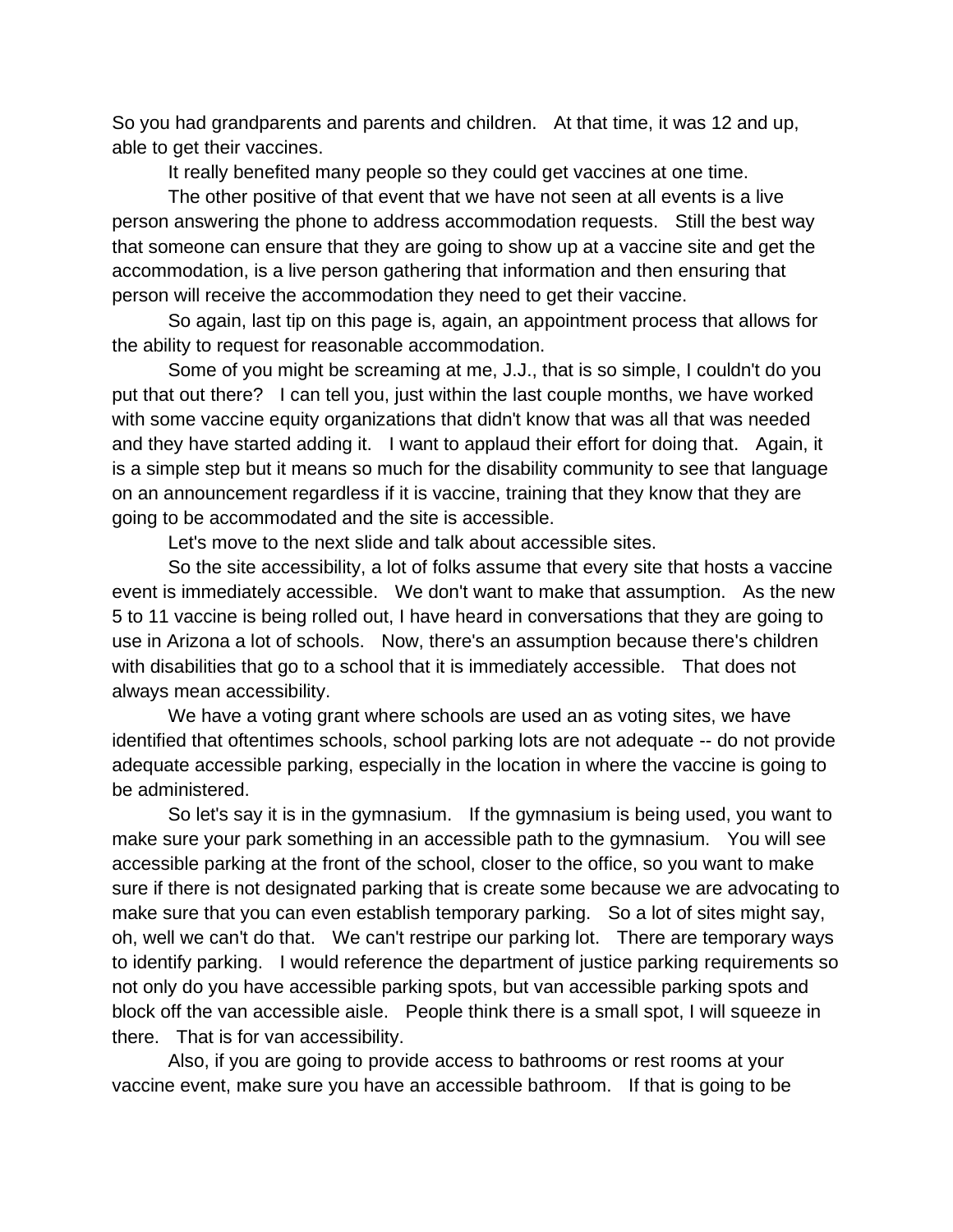provided, we all need access to the bathroom. There are ways to provide accessible bathrooms even in a pop-up site. There are -- I don't know, again, the lingo across state lines, but there are port-a-Johns that do have accessible features that are accessible. Are they fully accessible, there may not be.

If you do not have a rest room, put that on there that there is not a rest room available.

So we talked about parking. Sensory items and sensory options. So that's for various disabilities.

So we will use an example of a person with autism. Sensory items could include or sensory options could include a location or space that is not overload. For example, a lot of these first events that were coming out, they were big events. The one I went to at the University of Arizona had music playing and fans and people celebrating, you are getting vaccinated.

That's good, right? That's generally good. But that could be overwhelming for an individual who cannot -- does not benefit from that celebration.

So do you offer a separate room? Can you dim the lights? There are a lot of options to remove some of the sensory items.

The other thing you can provide are items that allow for someone to squeeze ball, stress ball could help. It could be a good way to get information out about how to register for a vaccine.

You could have a logo or website. There is a dual purpose there as well.

Keeping wheelchairs or places to sit on hand, that is a result of a phone call or two that we received about individuals not being able to stay in line.

The lines for vaccine aren't what they used to be, but they are still existent and I do understand from the 5 to 11 group, there are going to be more group sites that may -- especially in the beginning, I anticipate longer lines. Obviously, you will have families coming to these events. More people waiting in line. So if there are options to sit or wheelchairs that could be provided, so someone could sit if they are not able to stand for long periods of time.

In-car vaccinations are another option. I don't know what every state has done. I have heard about this in many states. Arizona has done this. This benefits a lot of folks. Mine was in car. I didn't have to get out.

Second one I had to open my door. Other than that, I was able to get my vaccine. So for some who do have the ability to utilize a car, get in a car, this can benefit them as well so they don't have to get off, go into a site that may be inaccessible or may pose a barrier to get in the vaccine.

The last tip on this page is plain language signage. We talk a lot about effective communication, but I think we miss the plain language nature of information. When I talk about plain language, it is the ability to convey a message in a way that the majority of people can understand. When I say the majority of people, I would say that our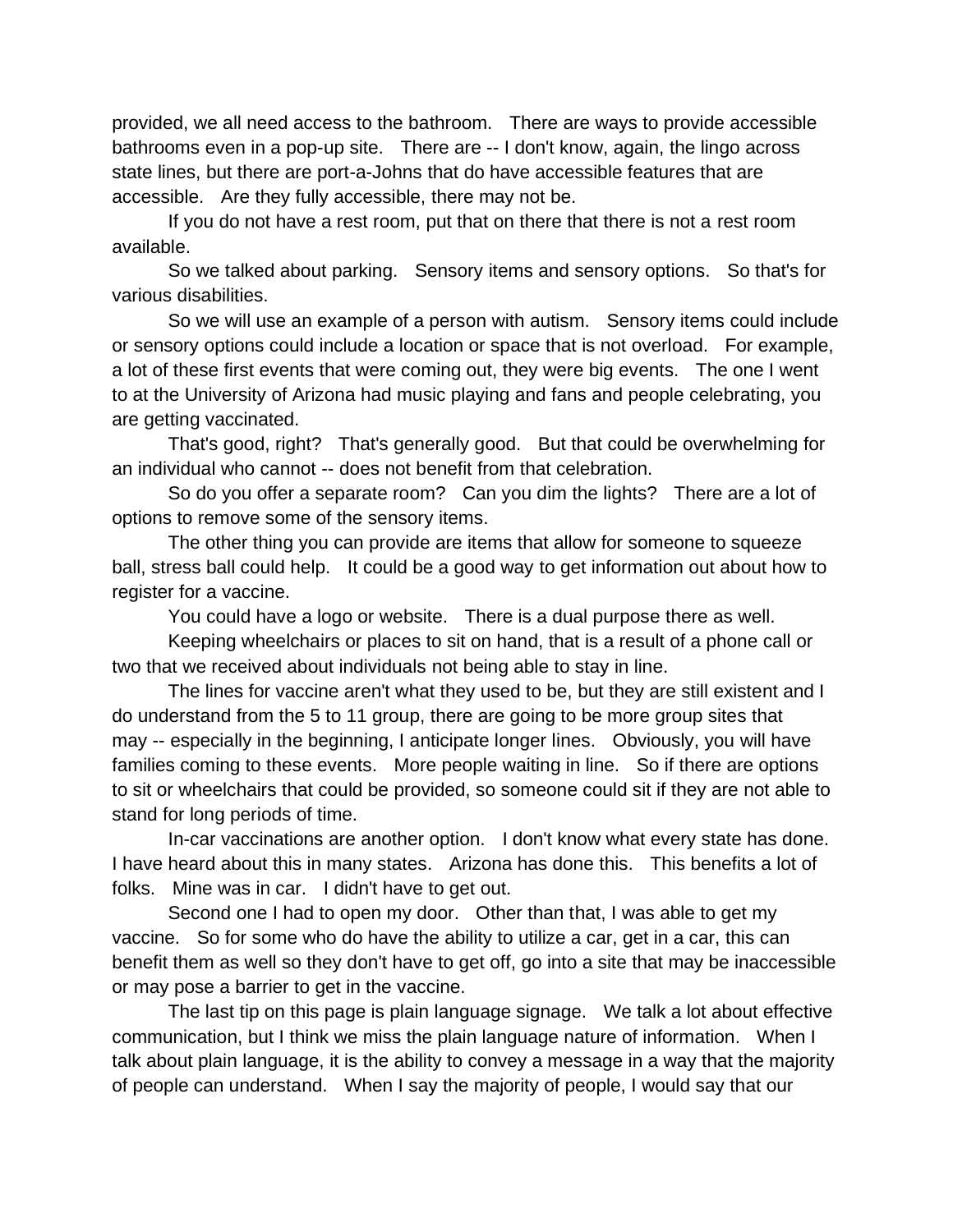current -- the last information I received was that our reading level in our society as a whole is sixth grade.

We should learn how to write as clear of information as possible. Now, I know vaccine-specific information could be high level. But I'm talking about directions. I'm not going to the side effects issue.

Mainly directions, information on how to get to a vaccine site. How to get from the parking lot to the vaccine site. The disability community relies heavily on signage. When I have done this presentation for folks in Arizona, sometimes I worry they think I am asking them to create permanent metal signs that are going to cost thousands of dollars and take months to create.

I am talking about printing out large signs with arrows on them that say right/left that really just allow someone to navigate from this parking lot we are talking about to the vaccine site.

Or clear messaging on the door of what the process looks like with information on a phone number to call. Or with information on the website to register? So this also plain language applies to website information as well.

A lot of words on a small page can overwhelm someone, can also distract from the message. Again, dark background, light font, focusing, again, this allows access for many different people.

Not only just in the disability community, but beyond. A lot of these tips are universal accessible tips. This is not just Covid vaccine related. This also applies to healthcare access issues. So appreciate any thoughts or comments on the chat. We will get to those. Thank you.

Next page, please.

Let's talk a little bit about effective communication. Big issue because there's, I believe, a misunderstanding and maybe not for everyone in our virtual meeting today, but first address American Sign Language. American Sign Language is not English. They are two different languages and so sometimes people assume, oh, I will just write notes back and forth. Especially complex information like that, that would not be effective communication.

And so I think some basic exchange about communicating a vaccine appointment, whether or not someone is registered, that could be relayed through the communication card that I explained or that I shared earlier, or through some brief notes.

But for the medical appointment where the person is going in and needing to ask questions about the side effects, about the dosages, those type of items, effective communication through another method specifically American Sign Language interpretation might be needed. But it is always important to ask because I always remember one of the first cases that I dealt with years ago when I first started my career where a court provided American Sign Language interpreter to someone later deafened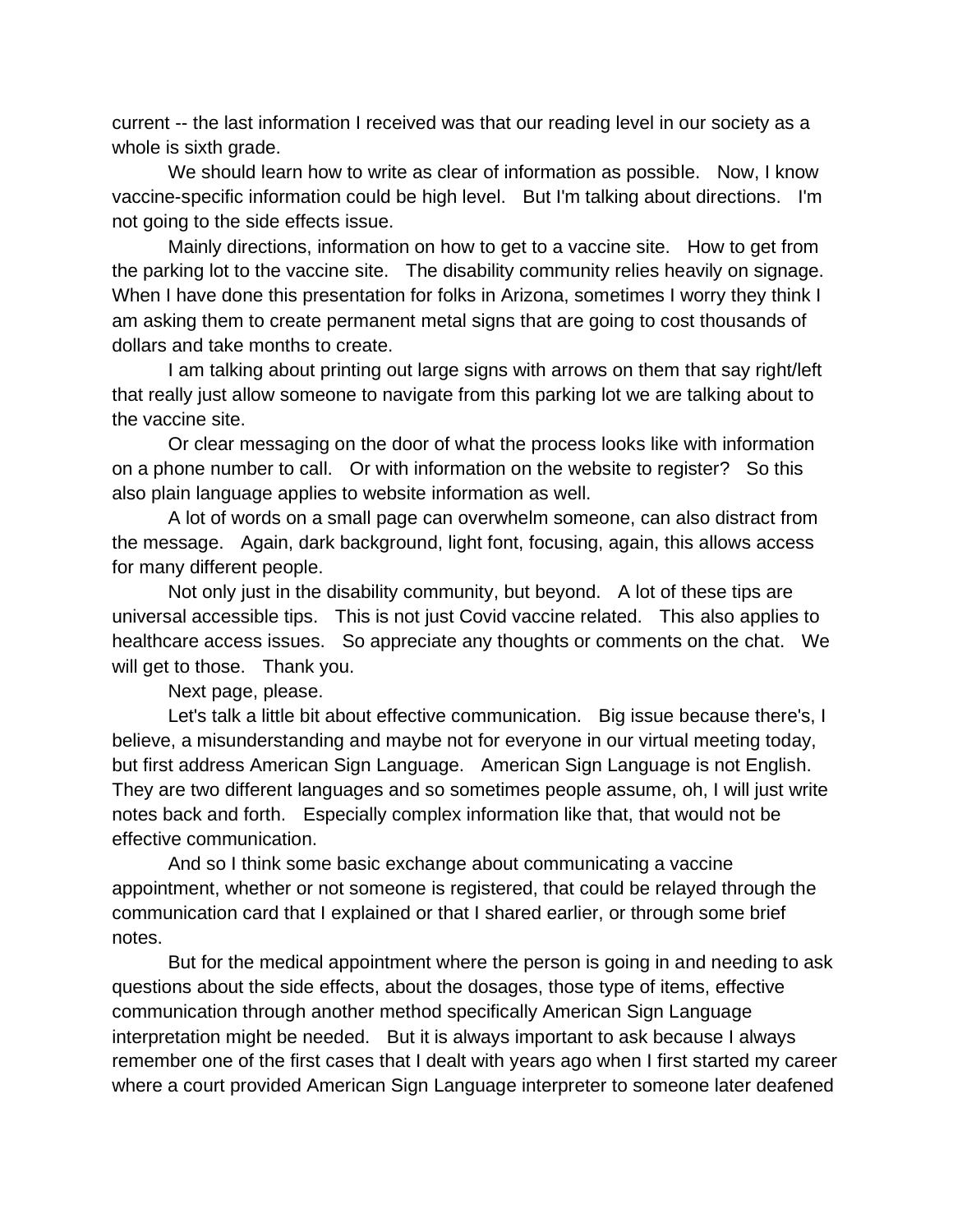in life who did not speak American Sign Language.

So although well-intentioned, it was an investment in something that did not effectively communicate to my client at that time. That client benefited from CART or transcription services. Always important to ask and always make sure you are providing effective communication.

Next is have lots of tools in your toolbox. I'm giving you ideas, I guess you could call them tools and tips. Have as many available as possible. But make sure you know they are available, make sure those helping are know they are available. When we first saw the vaccine being rolled out, there were a lot of volunteers part of this process. It was difficult, I'm sure, to make sure that everyone had the same information. But as these -- the vaccines sites have grown smaller, more direct from the CVS, from the Walgreens and the doctor's offices, make sure that people know that you have a toolbox.

Then, second, that they know what tools are in there.

So related to effective communication, you will want to know how to access a sign language interpreter. So a lot of folks have been asking me, who do we contact? So in Arizona, we contact our Arizona commission for the deaf and hard of hearing. They are not only a great resource, but they are also in charge of licensing our sign language interpreters in Arizona.

So I don't know every state. But it would be a real quick Google to make sure that you have information on who to contact regarding securing a sign language interpreter or a transcriptionist, depending on the need -- the effective communication need.

I want to provide fact sheets on ingredients, side effects. I have seen a lot of good one-pagers out there. You don't have to reinvent the wheel. There seems to be a lot of information, as we heard from Dr. Ryerson, nice fact sheets, tip sheets, a lot of videos that are being used.

I know I'm supposed to work on a TikTok video. Try to diversify your messaging. Do not rely on automated captioning, although it is better it most definitely is not a substitute for real transcription.

We talked about communication cards and wearing clear masks, making sure if you do have someone who has the ability to read lips and Ben from someone wearing a clear mask, still have some of those on site.

Reading lips is not a substitute for sign language interpretation or other communication. But it may allow for someone to access some information when they are trying to communicate at a vaccine site or in person.

Just -- again, that is part of your toolbox.

Next slide, please.

So I am good on time here. And so I'm going to say here's some great resources. There's a checklist on site accessibility broadly, just sites generally. Web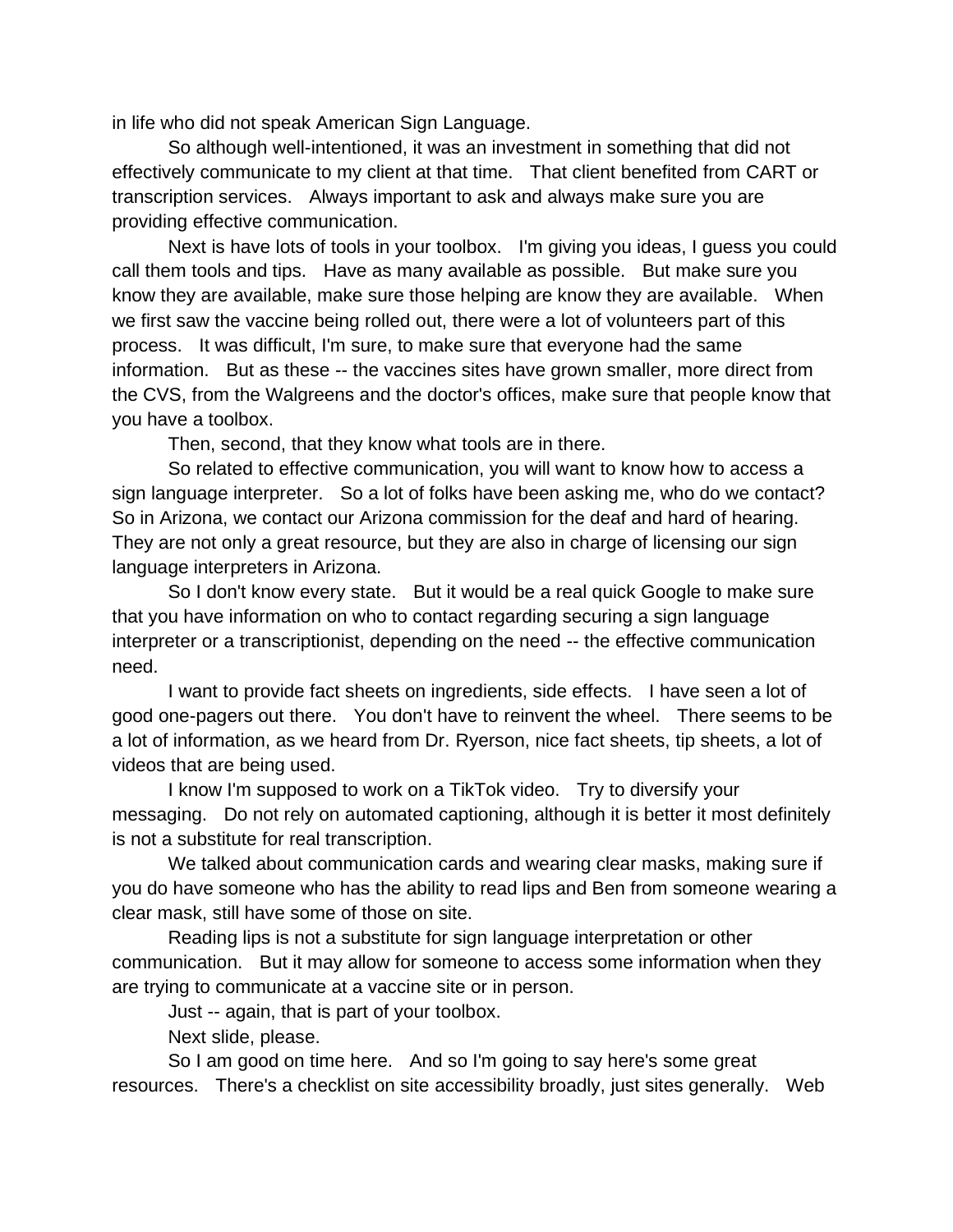accessibility, that has been a big issues as we have done these presentations in Arizona. Where do I find those guidelines? Here's guidelines. There was recent department of justice settlement for an inaccessible website for vaccine registration. Be mindful of that. That resolution may have good guidance in it.

The last is office of civil rights, in case someone does encounter a barrier, this is a great site and resource on the standards prohibiting disability discrimination. Another, great resource.

I think that is my last slide.

My contact information, if you have other questions, but also reach out to your disability rights organization in your state, there is so much good information out there. My closing comments would just be, we have a long way to go.

I think Dr. Ryerson's presentation really highlighted that people with disabilities want to get vaccinated. They want to know how, where, and make sure they are not facing barriers when trying to get vaccinated.

It takes a group effort. For all of you on there trying to reach the goal, I appreciate you. I think good partnerships. Now including, we can have good meaningful conversation. We have seen improvements and as we now roll out the 5 to 11 vaccine, I hope that continues so that population and any other community members to wish to be vaccinated can receive the vaccine in an accessible location. Thank you.

I think we have time for questions, correct, Lewis?

>> Yes, we do. All right, thank you so much, Blythe and J.J. Really appreciate your fantastic presentation.

All of you, this is a good time to submit your questions in the chat window. I wanted to supplement J.J.'s point about the resources and remind you that this webinar series, in fact, you should go back and look at the archive at ADA presentations. There have been both the emergency management and in the healthcare section, there have been presentations about Covid-19 and the vaccines. Setting up sites and other elements that you may find important, so those are really good resources for you. Civil rights and HHS discussing their resources.

A question about hesitancy, did you have any data about that.

Yes, thank you, that's a great question. I mentioned at the end, I'm seeing positive movements in collecting disability status and other data sources. One of those is exactly working with we have actually forged those relationships and been successful at god egg them to add all six HHS questions to their normal national immunization survey.

Also, in particular, older populations who were unable to leave their homes. Or another question I saw come up, unable to access online services at all. And so, you know, I will say 100 million -- for some of our federal partners might be a drop this the bucket, but for us, you know, I think that's -- near our entire budget for a normal year. Significant amount of money that we were putting out and very, very fortunate to have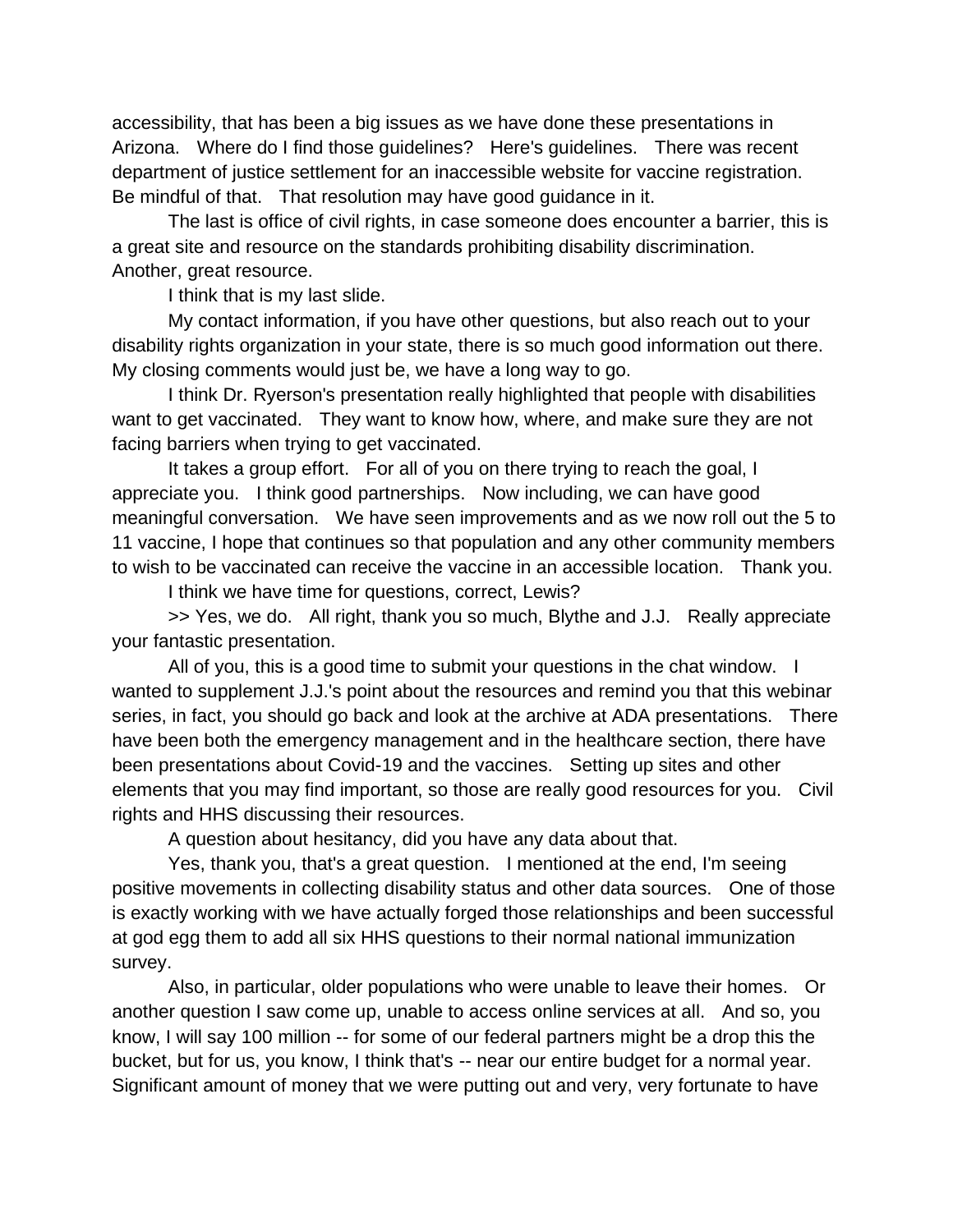that during the pandemic to go toward these area resources, to go towards the dial line that I mentioned.

The call-in number so that people who are unable to leave their homes can call and find out how they can get in-home vaccination services and that should be available and I think as J.J. mentioned, if you don't get the answer you want first try, keep asking. The dial line should be able to connect people who call in to the disability rights organizations in their state or whatever it might be so that they can get the answers they need to get the in-home vaccination or other services that they might need.

>> Great. The next question, have you seen any data on Covid's impact on autism or sensory issues or any data on Covid-19 vaccine hesitancy with those with autism or other IDD?

>> Yes, we have seen, the beginning of my slide deck has a little bit of data, pretty broad, on intellectual disability. But I know our colleague that Autism Speaks have a paper out that came out this spring that looks at a private claims insurance database, looking at the impact of Covid-19 and similar to what I showed in the beginning of the presentation, they noted that people with autism and intellectual disability were nine times more likely to be hospitalized and had longer lengths of stay and so there are some data on the risk of Covid-19 and out comes and I believe they are doing some analysis.

>> I'm go to ask Gabe to read the next question. I'm still having technical difficulties.

>> Where did you leave off?

>> Autism and sensory issues. Next one starts, do you see additional -- I can't see anymore.

>> Okay, one moment please.

I'm sorry, I'm trying to find where it is on the list here.

>> You can ask them any question and look while they are answering.

>> Okay. There's a question here about informing on rural versus urban hesitancy.

>> There probably is some data -- I would suspect there are some data on that from the national immunization survey. Though I have not looked at it. So I can't speak to it. I can certainly -- I would say check the data, the Covid data tracker, there might be data out there on that. I certainly can. I just don't know it offhand.

>> Okay, I am seeing a higher number of homeless population, 70% of the homeless population. Is there a specific message for the homeless population?

>> I don't know, J.J., do you have any thoughts on that?

>> I mean, generally, I mean, I think with that particular population I think the counties need to identify kind of good pop-up locations that could come to that community and make it available. As opposed to assuming that the one size fits all registration process would apply.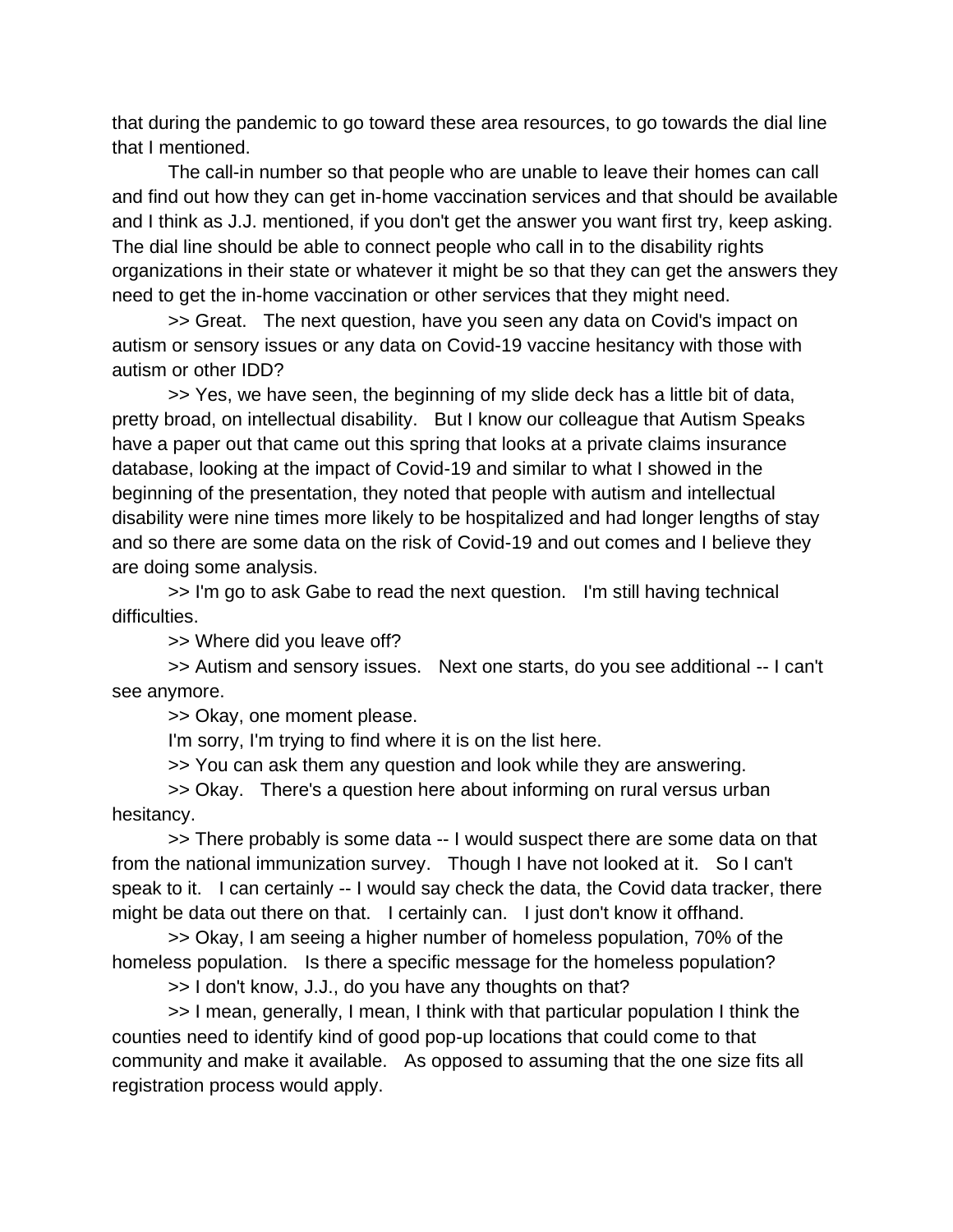So in my mind, I would think that a pop-up would be an ideal solution to at least making it available and I think you all can think about your particular communities where there might be larger populations of homeless where that pop-up site could be created and encouraging, again, not everyone may avail themselves of getting the vaccine. But, again, putting yourself in the community would be my -- what I would advocate for.

>> Okay. Next question. Your surveys are by phone. How do you gather data from those who cannot use phones?

>> I cannot answer that question. I can follow up. I'm not sure how the national immunization survey handles that.

>> Okay.

Next question. What work are all of you doing to fix the upstream issues. So instead of accommodating at sites that are inherently inaccessible, working to create a vaccine distribution system designed to be accessible from the get-go.

>> So this is J.J., I would say that we -- the center are trying to make partnerships with the state so what we have learned about, there are groups in our state that work on vaccines as a whole. It is not just the Covid-19 vaccine. So now that we have been introduced to them, we are trying to advocate for what I have just suggested. Not just for Covid vaccines, but for the whole vaccination process. We have suggested some of these tips to them so to make this system better well after Covid vaccine.

So that's our vision, to make sure that not -- we are not just doing it one time, not just trying to put out each little fire, but we are also trying to work on the systemic to make sure that vaccines of all kinds are accessible. So that's at least what we are doing in Arizona.

>> Okay, thank you. This is Lewis. I do want to answer some of the questions that people have been asking about slides, resources from J.J. The slides are available in the archive section of ADA presentations.org. As of tomorrow, they will be in the archive section.

All of those resources will be available to you.

All right, next question. I see great strides in disability preparedness and response to bring those at the table that often are marginalized. Do you see those positions continue to be funded as they may seem -- the need seems great as the gaps identified during Covid.

>> So I would say that through the American rescue plan and other Covid funding opportunities, we have been very successful at getting those monies to help address some of these issues.

You know, in terms of longevity of those funding streams, sustainability I think it is hard to say. We are giving lots of thought on how to make what resources we have been successful at getting, sustainable, whether that's employing training services to disability specialists in state health departments and leveraging some of the expansion of the public health workforce that this administration has been very interested in. We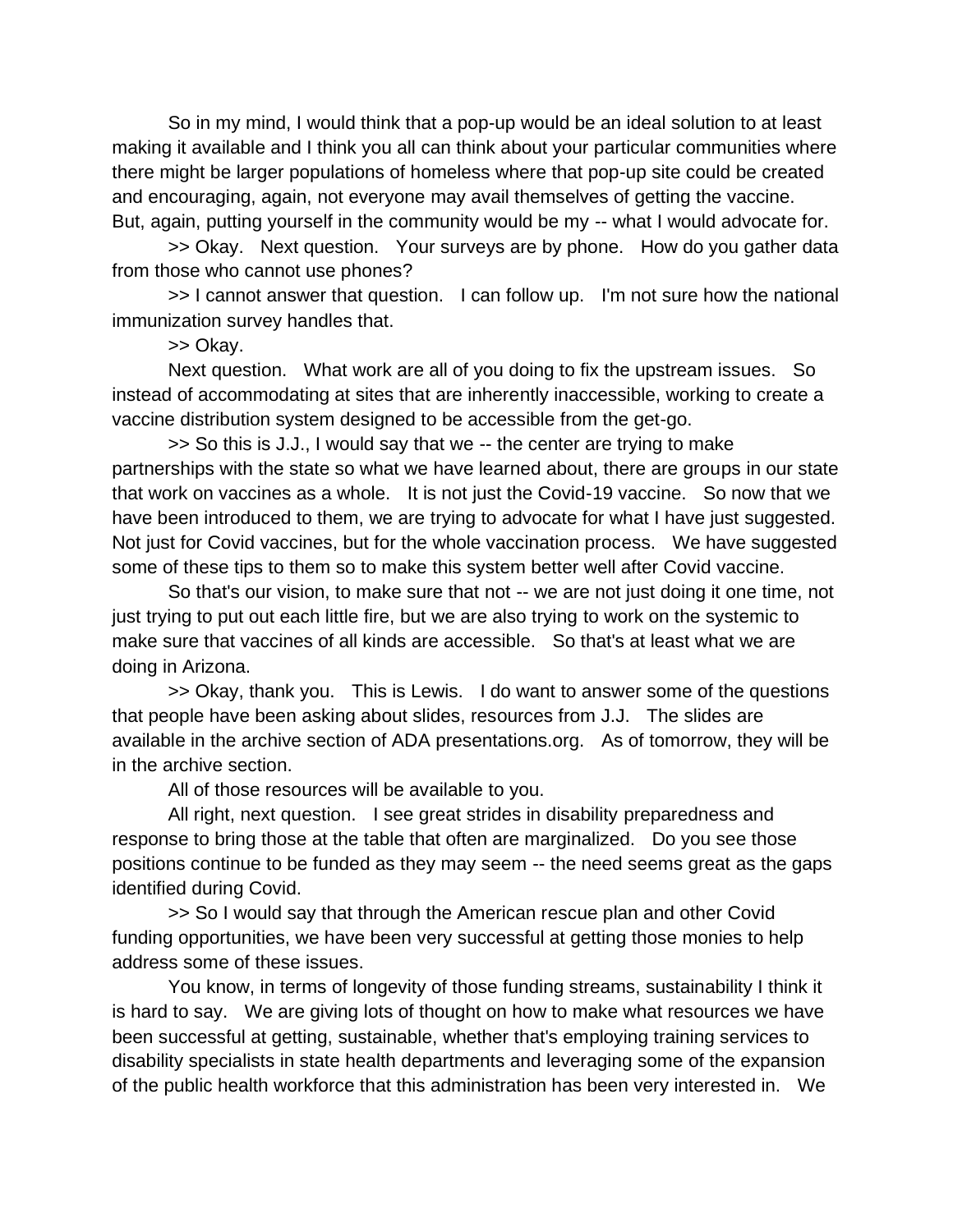will continue to think about this sustainability issues. But, you know, I don't know what's to come in terms of funding in the future.

>> So if I could jump in, Dr. Ryerson -- [audio gap] [Rejoining]

>> I'm going to close the questions and answers. We realize many of you may have questions for speakers. Apologize if I did not get a chance to ask the question. [Audio gap]

>> So sorry. Okay. Well, let's take -- given that, let's take a couple more questions. Are you aware of any programs, grants or otherwise, that can assist individuals or agencies in obtaining communication cards or other assistive devices?

>> So this is JJ, I posted our Arizona commission for deaf and hard of hearing's commune card, my understanding they created it internally. If you visit that website, it is also in Spanish. I'm assuming you could use something like that.

In terms of our assistive technology or needs, not understanding exactly what someone might need, but, you know, again, maybe that's something that Dr. Ryerson knows if there is money out there for things like that. But, again, I would just say from a legal perspective, both public entity and public accommodation needs to provide that. I understand your question is, is there additional monies out there to buy that. There may be. I'm not aware of that specifically, but just understand you do have an obligation if you are title II or title III public entity to provide the accommodations we spoke about today. I don't know every state and territory, but great place to state is your department of health services and then vaccine equity groups that are working, they may have some flexibility in how they use their funds. But I can't speak for them. But those would be a couple contacts I would make with those question.

>> I think those are great suggestions. J.J. had good thoughts. I'm not aware of anything specific.

Okay, many of the questions that are remaining are ADA related questions. Questions about whether you can wear a mask and oxygen devices. These questions can be brought up with your regional ADA center at 1-800-949-4232. You may also be able to contact JJ. He may be willing to do it if you are outside his region, we don't know.

The ADA centers provide you free advice on the Americans with Disabilities Act. We appreciate you being here. We are sorry if you didn't get a chance to ask your question. If your question is an ADA question, contact your ADA center. You will receive an e-mail with the online evaluation, please complete the evaluation for today's program. We value your input and demonstrate the importance of this series to the funder. We want to thank our speakers today for sharing their time and knowledge with us. It was a great presentation, very valuable. Reminder that today's session was recorded and that will be available for viewing next week at ADApresentations.org in the archive section. Emergency management. Watch your e-mail two weeks ahead for the announcement of the opening of registration for our next session.